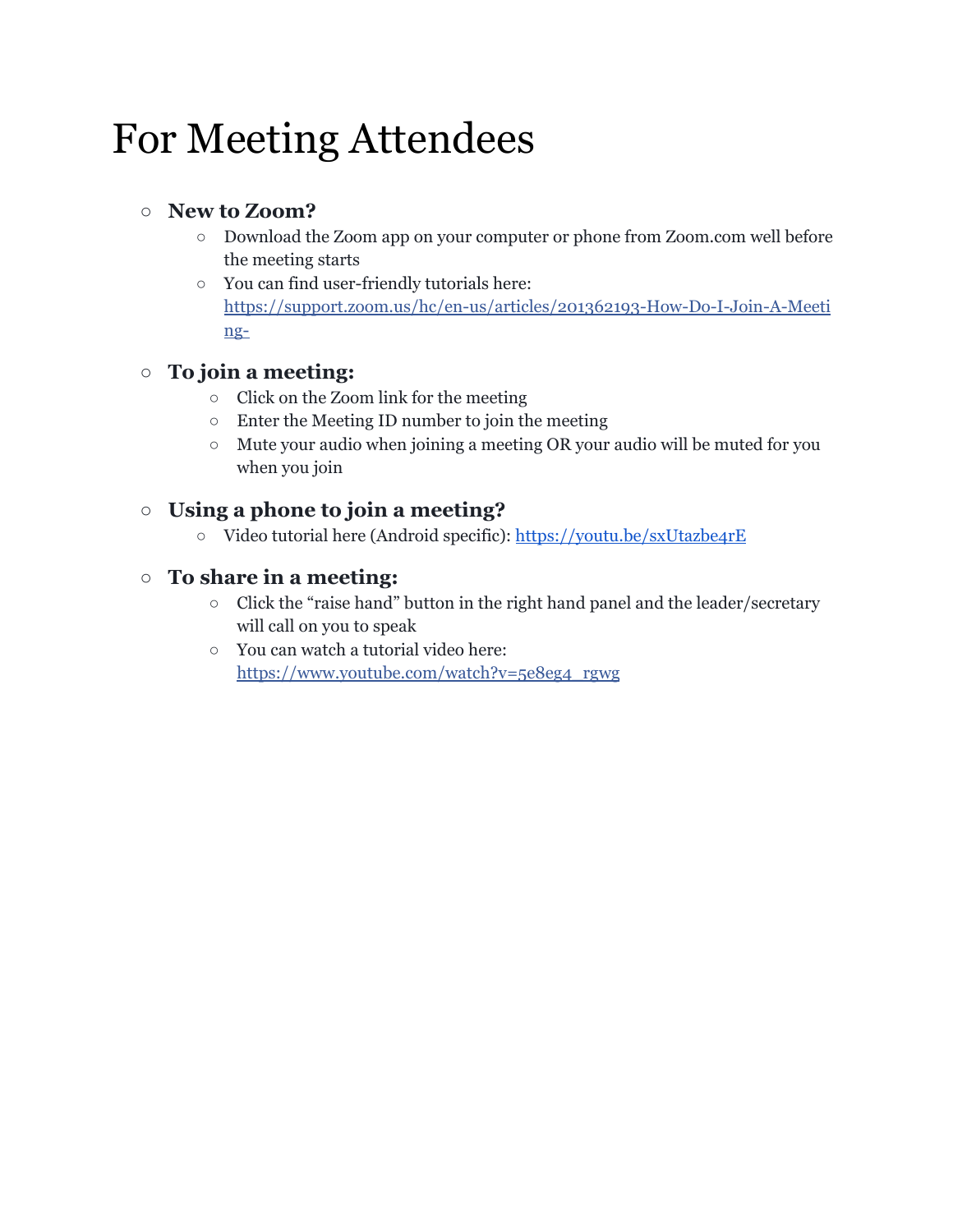# For Meeting Secretaries

### Create a Zoom Account

- 1. Sign up for a Zoom account at Zoom.com
- 2. Download the Zoom app, launch it, and sign in

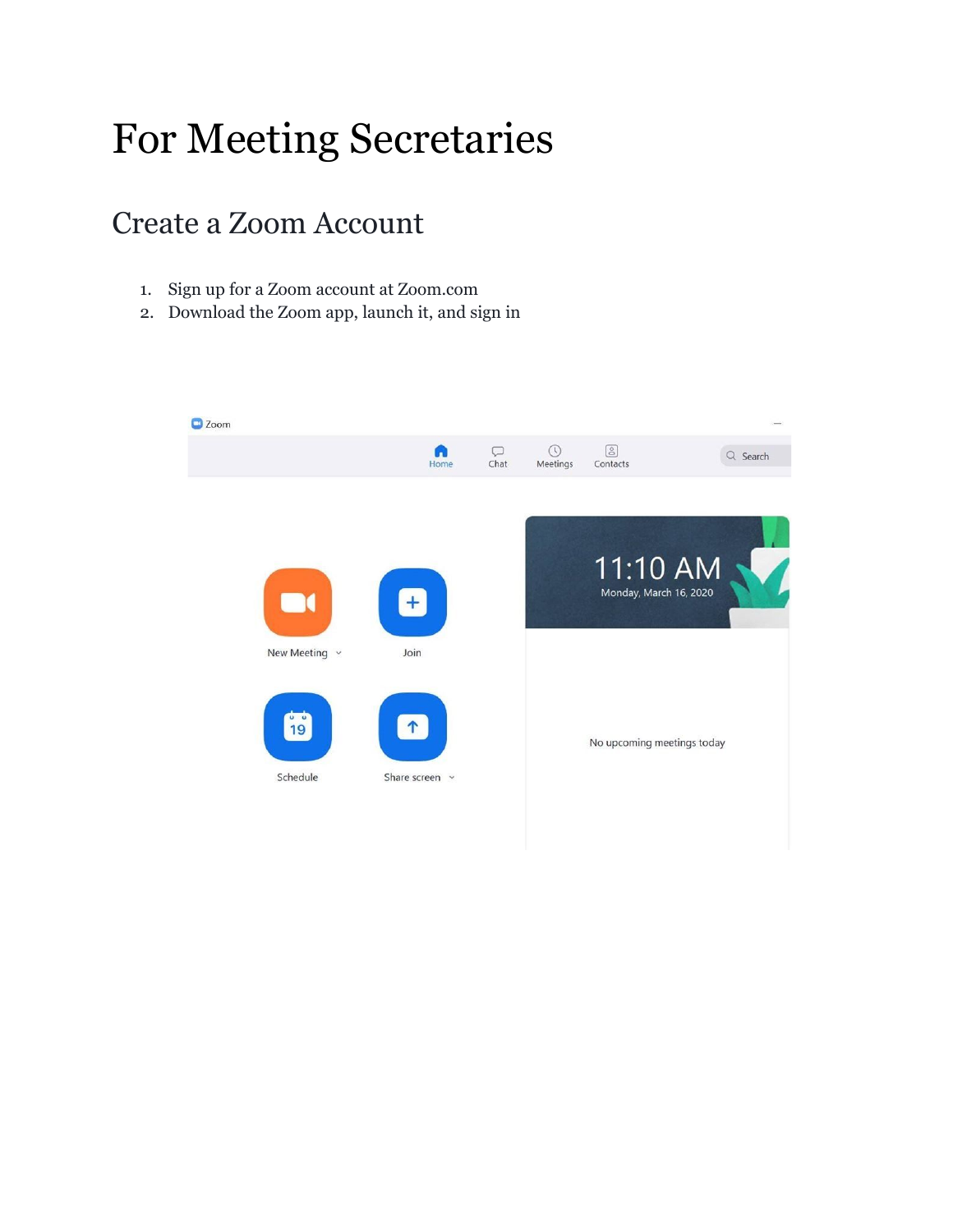### Create a new meeting in Zoom

### **From a Computer:**

- 1. Click "Schedule"
- 2. Enter your meeting details such as the name/time
	- a. PRO-TIP: Free accounts will only be available for 40 minute meetings. You will have to upgrade your account to use the service for a full hour.
- 3. Select "Recurring Meeting"
- 4. Deselect the box to "Require Meeting Password"
- 5. Select Video/Audio settings
	- a. PRO-TIP: Due to increased usage, Zoom recommends joining with the computer audio option to save bandwidth

### **Advanced Options:**

- To set up people to be muted when they join, click the box "Mute participants upon entry"
- Recommended to \*NOT\* record on a local computer to protect people's anonymity

| <b>Topic</b>             |                                                                    |                                  |  |
|--------------------------|--------------------------------------------------------------------|----------------------------------|--|
| Women In Sobriety        |                                                                    |                                  |  |
| Recurring meeting        |                                                                    |                                  |  |
|                          | Remember to check recurrence or repeat in your calendar invitation |                                  |  |
| <b>Meeting ID</b>        |                                                                    |                                  |  |
| Generate Automatically   |                                                                    | Personal Meeting ID 361-302-7606 |  |
| Password                 |                                                                    |                                  |  |
| Require meeting password |                                                                    |                                  |  |
| Video                    |                                                                    |                                  |  |
| Host: O On O Off         | Participants: O On O Off                                           |                                  |  |
| Audio                    |                                                                    |                                  |  |
| Telephone                | Computer Audio                                                     | Telephone and Computer Audio     |  |
| Calendar                 |                                                                    |                                  |  |
| Outlook                  | Google Calendar                                                    | Other Calendars                  |  |
|                          |                                                                    |                                  |  |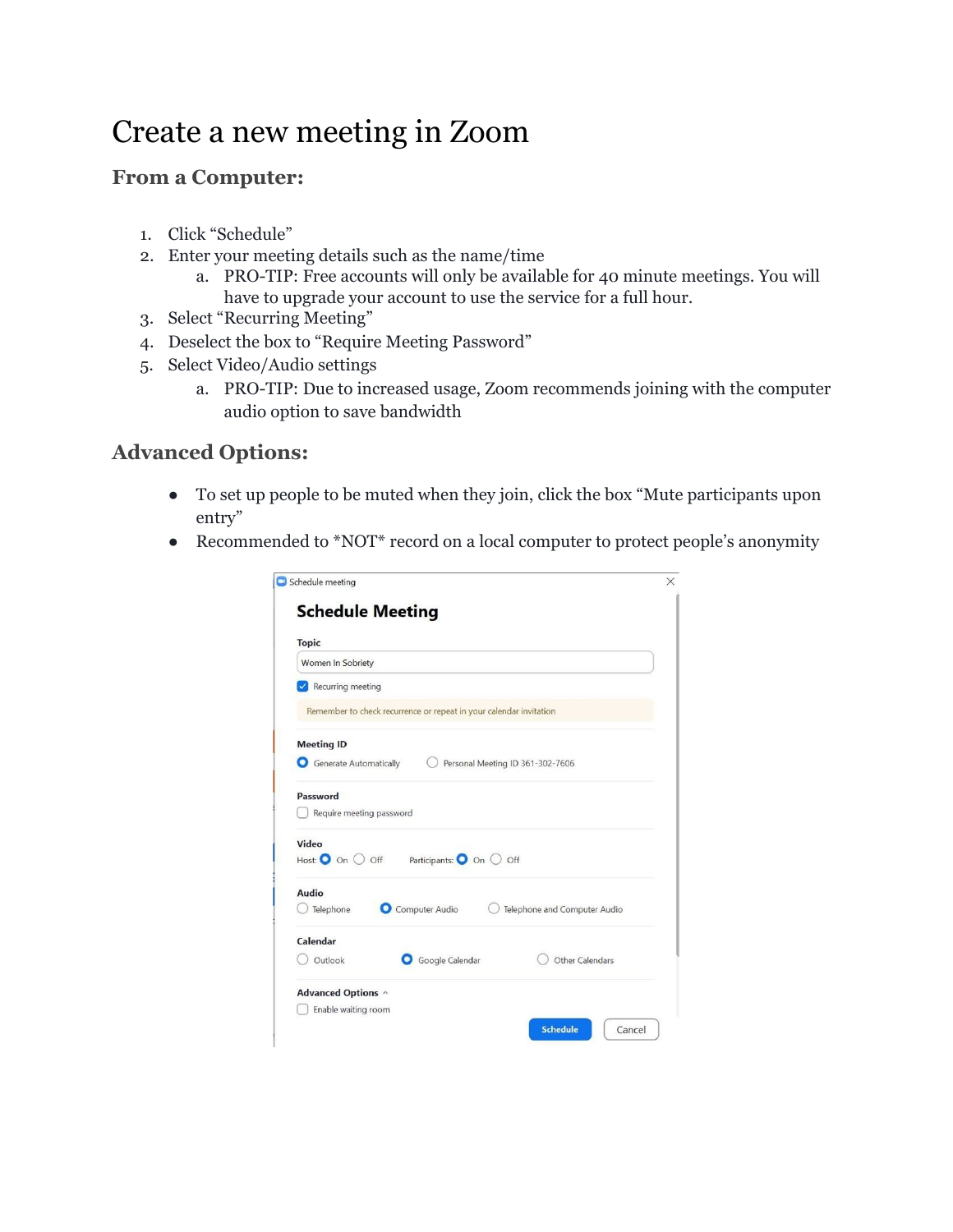### FROM AA NEW YORK CITY CENTRAL OFFICE

### PROTECTING ANONYMITY & DEFAULT SETTINGS

With the rush to shift to online meetings, many of us did not take time to investigate what this meant to the spiritual foundation of our recovery – namely, anonymity. Now that online meetings are accessible, we want to pass on best practices for protecting anonymity.

These have been curated from the membership and online resources.

The default Zoom settings run counter to AA's spiritual foundation of anonymity. The meetings are publicly accessible and full names and faces are often displayed. Additionally, by default all Zoom meetings are recorded to the cloud. Turning that feature off is simple, fortunately.

There are other settings in the Meeting subtab that can also be adjusted, such as disallowing remote control of devices, file transfer, data sharing with Zoom, and screen sharing.

Here are some suggested settings for your meeting to use. Please note that most, if not all, of the settings below are not the Zoom default:

#### INSTRUCTIONS:

- 1. Go to: Settings > Recording and click off the Local and Cloud recording features.
- 2. In the Zoom Settings section, under the Meeting subtab:
	- Require Encryption for Third Party Endpoints
	- Disable Auto saving chats
	- Disable File transfer
	- Disable Feedback to Zoom
	- Disable Screen sharing
	- Disable desktop/screen share for users
	- Disable Remote control
	- Allow Virtual background (this is the Zoom default and allows the user to use a virtual background instead of the inside of their apartment, for example)
- 3. In the Zoom Settings section, under the Recording subtab:
	- Disable Local recording
	- Disable Cloud recording
	- Disable Automatic recording